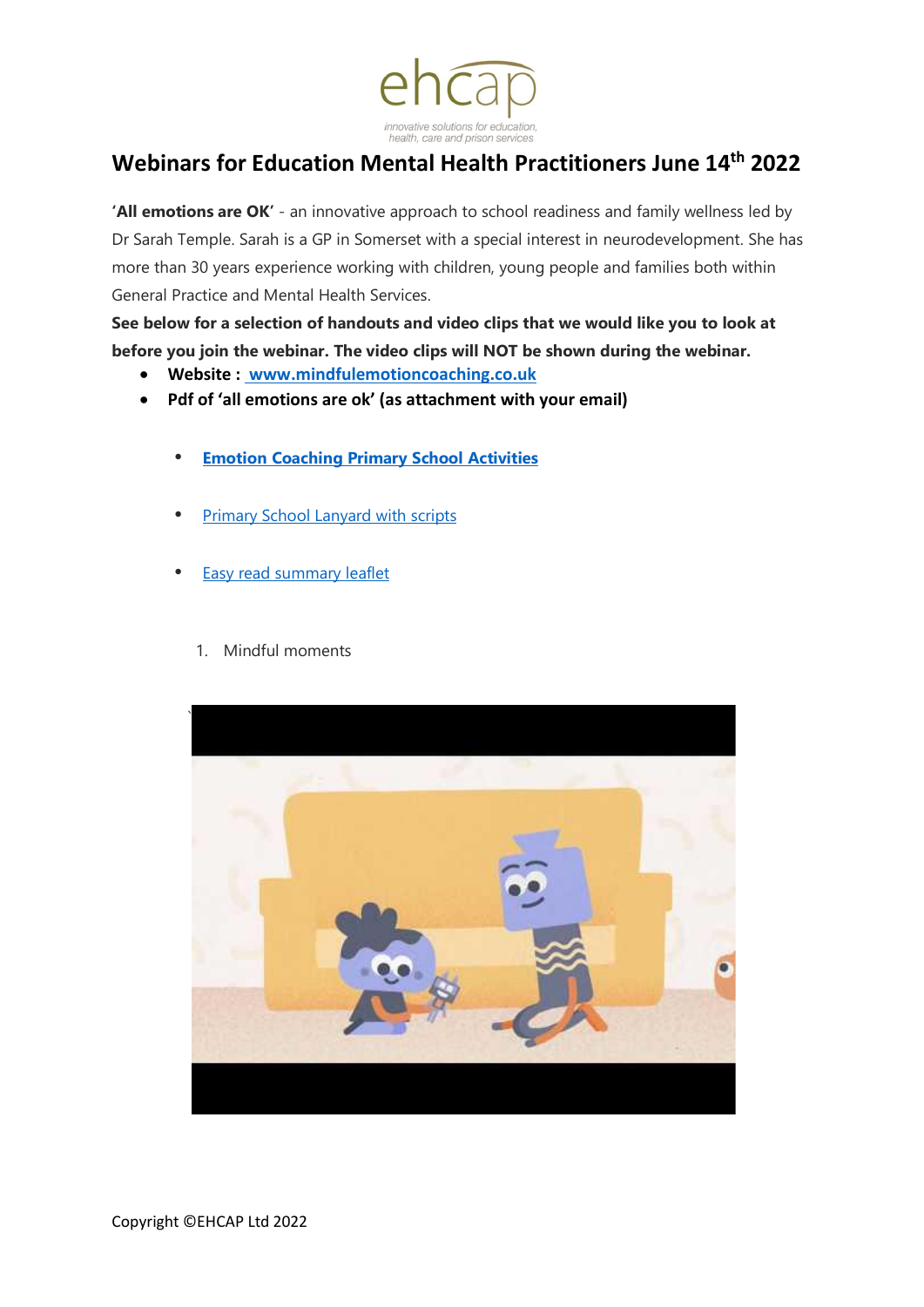

2. Normalising accessing [NHS funded emotional support](https://www.nhs.uk/service-search/find-a-psychological-therapies-service/) available for parents and carers who live in England and you don't need a GP referral



3. Daniel J. Siegel talking about The Hand Model - please go to <www.thehandmodel.co.uk> for different interpretations of Dan Siegel's metaphor

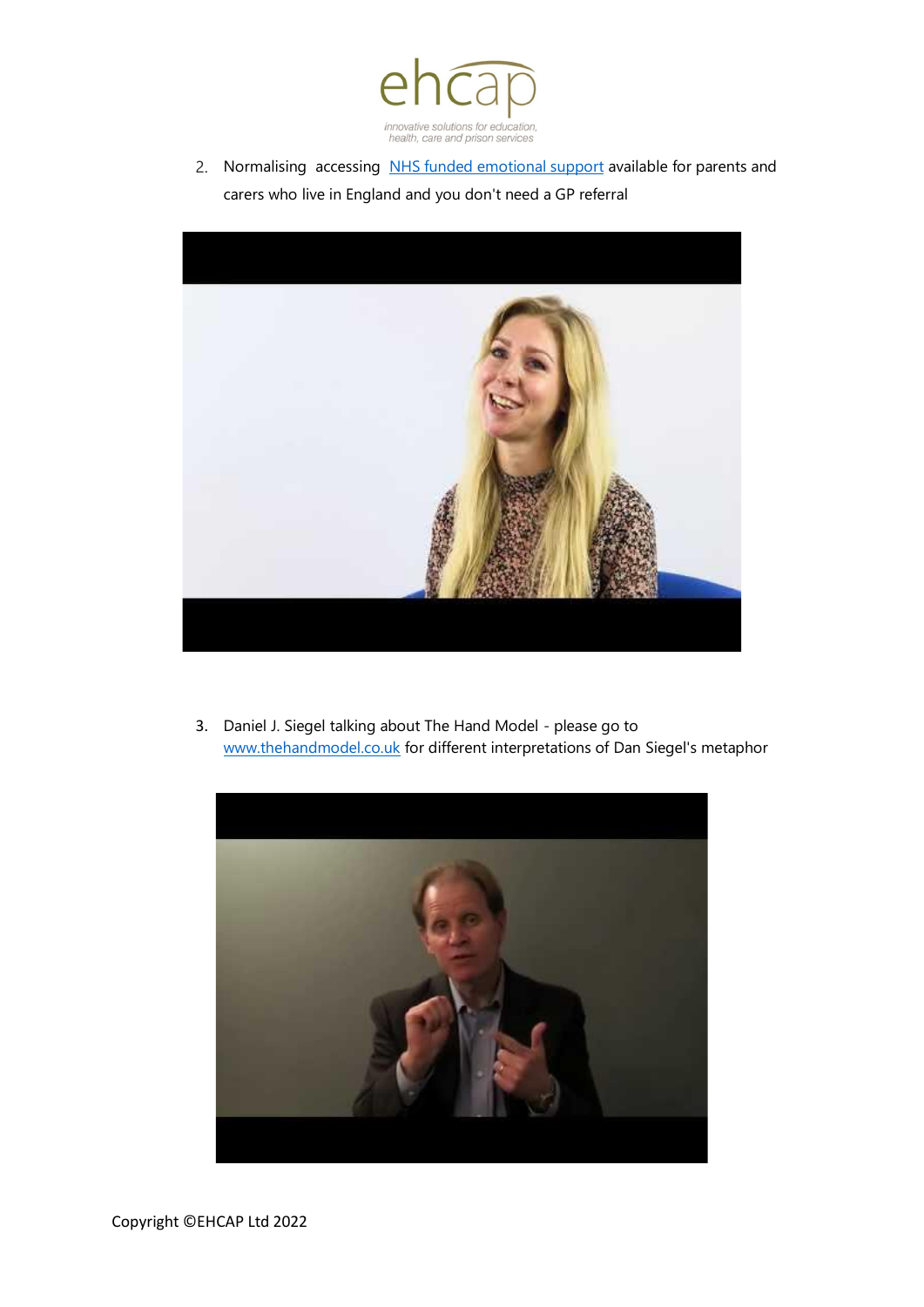

#### 4. Amy's version of the Hand Model



5. The toxic stress response

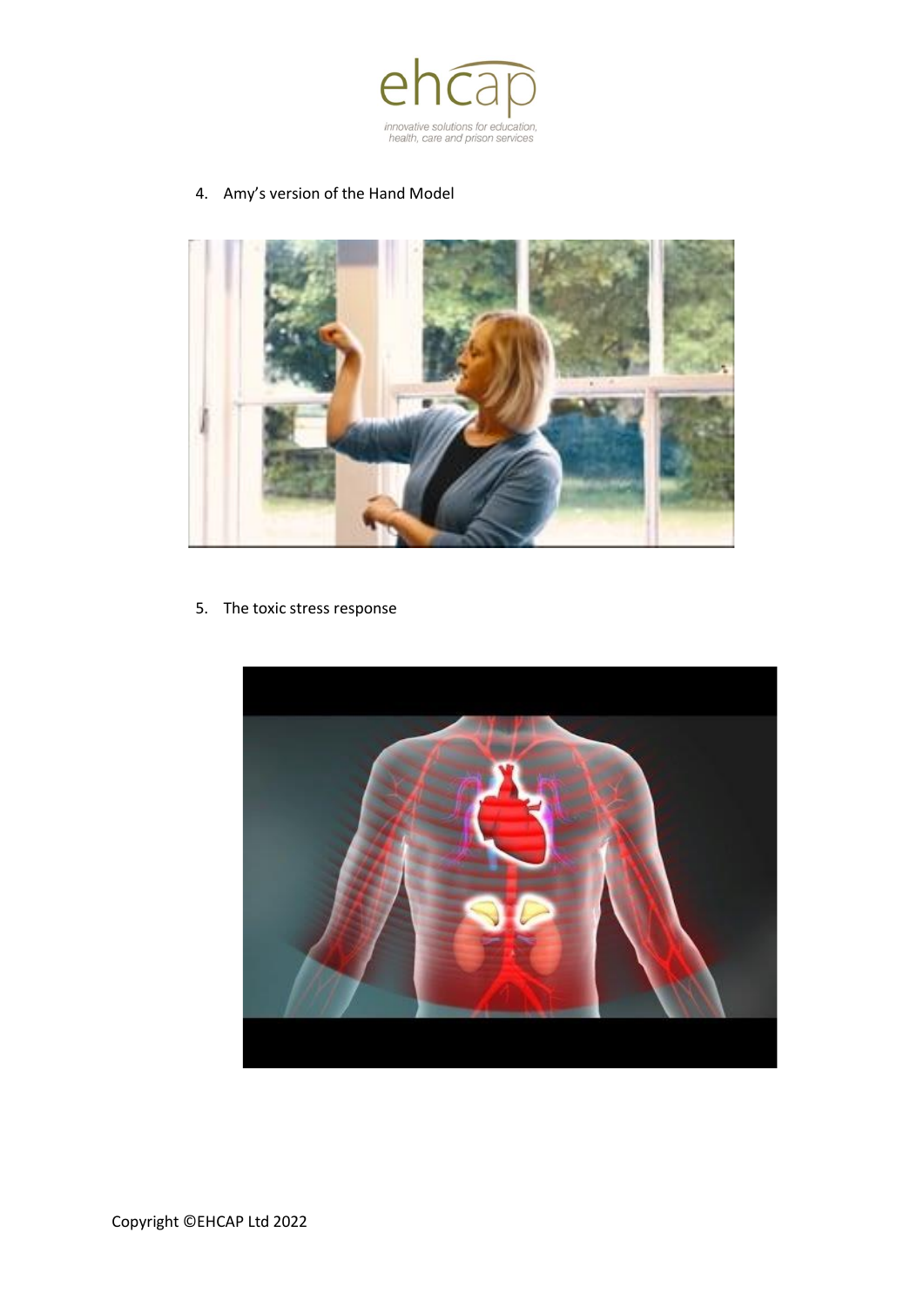

6. Gottman and Emotion Coaching



7. Inside Out is a good conversation starter - this time showing Emotion Coaching sadness (versus Emotion Dismissing)

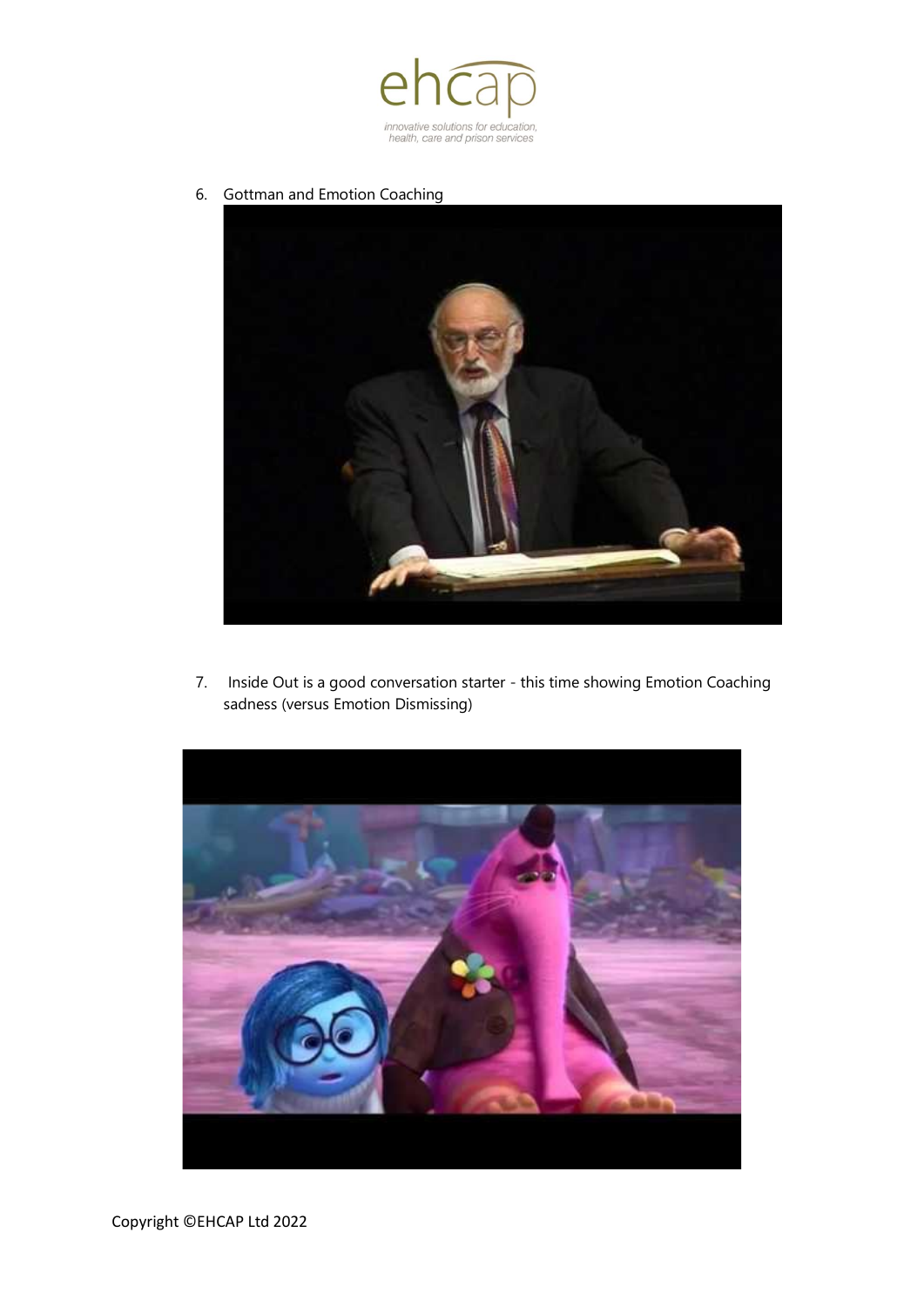

8. Brenee Brown : Sympathy vs Empathy



9. Circle of Security – Shark Music